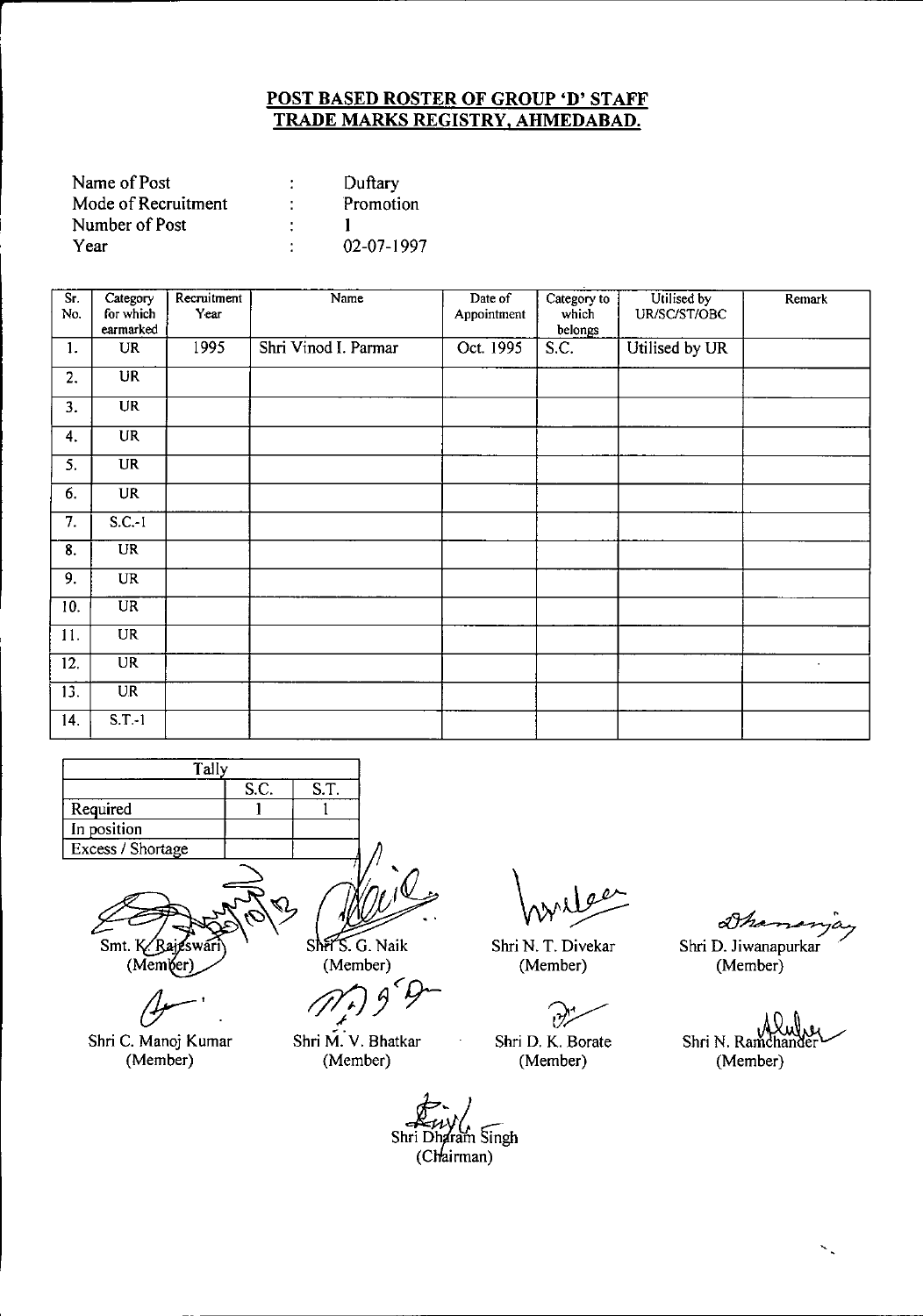| Name of Post        | Duftary    |
|---------------------|------------|
| Mode of Recruitment | Promotion  |
| Number of Post      |            |
| Year                | 31-12-1997 |

| Sr.<br>No.        | Category<br>for which  | Recruitment<br>Year | Name                 | Date of<br>Appointment | Category to<br>which | Utilised by<br>UR/SC/ST/OBC | Remark |
|-------------------|------------------------|---------------------|----------------------|------------------------|----------------------|-----------------------------|--------|
|                   | earmarked              |                     |                      |                        | belongs              |                             |        |
| 1.                | <b>UR</b>              | 1995                | Shri Vinod I. Parmar | Oct. 1995              | S.C.                 | Utilised by UR              |        |
| 2.                | $\overline{\text{UR}}$ |                     |                      |                        |                      |                             |        |
| 3.                | $\overline{\text{UR}}$ |                     |                      |                        |                      |                             |        |
| 4.                | <b>UR</b>              |                     |                      |                        |                      |                             |        |
| 5.                | <b>UR</b>              |                     |                      |                        |                      |                             |        |
| 6.                | <b>UR</b>              |                     |                      |                        |                      |                             |        |
| $\overline{7}$ .  | $S.C.-1$               |                     |                      |                        |                      |                             |        |
| 8.                | $\overline{\text{UR}}$ |                     |                      |                        |                      |                             |        |
| 9.                | <b>UR</b>              |                     |                      |                        |                      |                             |        |
| 10.               | $\overline{UR}$        |                     |                      |                        |                      |                             |        |
| 11.               | UR                     |                     |                      |                        |                      |                             |        |
| 12.               | <b>UR</b>              |                     |                      |                        |                      |                             |        |
| $\overline{13}$ . | $\overline{\text{UR}}$ |                     |                      |                        |                      |                             |        |
| 14.               | $S.T.-1$               |                     |                      |                        |                      |                             |        |

| Tally             |  |  |  |  |  |  |
|-------------------|--|--|--|--|--|--|
| S.T.<br>S.C.      |  |  |  |  |  |  |
| Required          |  |  |  |  |  |  |
| In position       |  |  |  |  |  |  |
| Excess / Shortage |  |  |  |  |  |  |
|                   |  |  |  |  |  |  |

 $S$ mt. K Rajeswari (Member)

Shri C. Manoj Kumar (Member)

Shri<sup>7</sup>S. G. Naik (Member)

*t7{J3Y*

Shri M. V. Bhatkar (Member)

Shri N. T. Divekar (Member)

?/

Shri D. K. Borate (Member)

Shri D. Jiwanapurkar (Member)

يروسور

\_موراكيد /W<br>Shri N. Ramchander (Member)

**Fuyl**<br>
i Dharam Si<br>
(Chairman) Shri Dh *t~* m Singh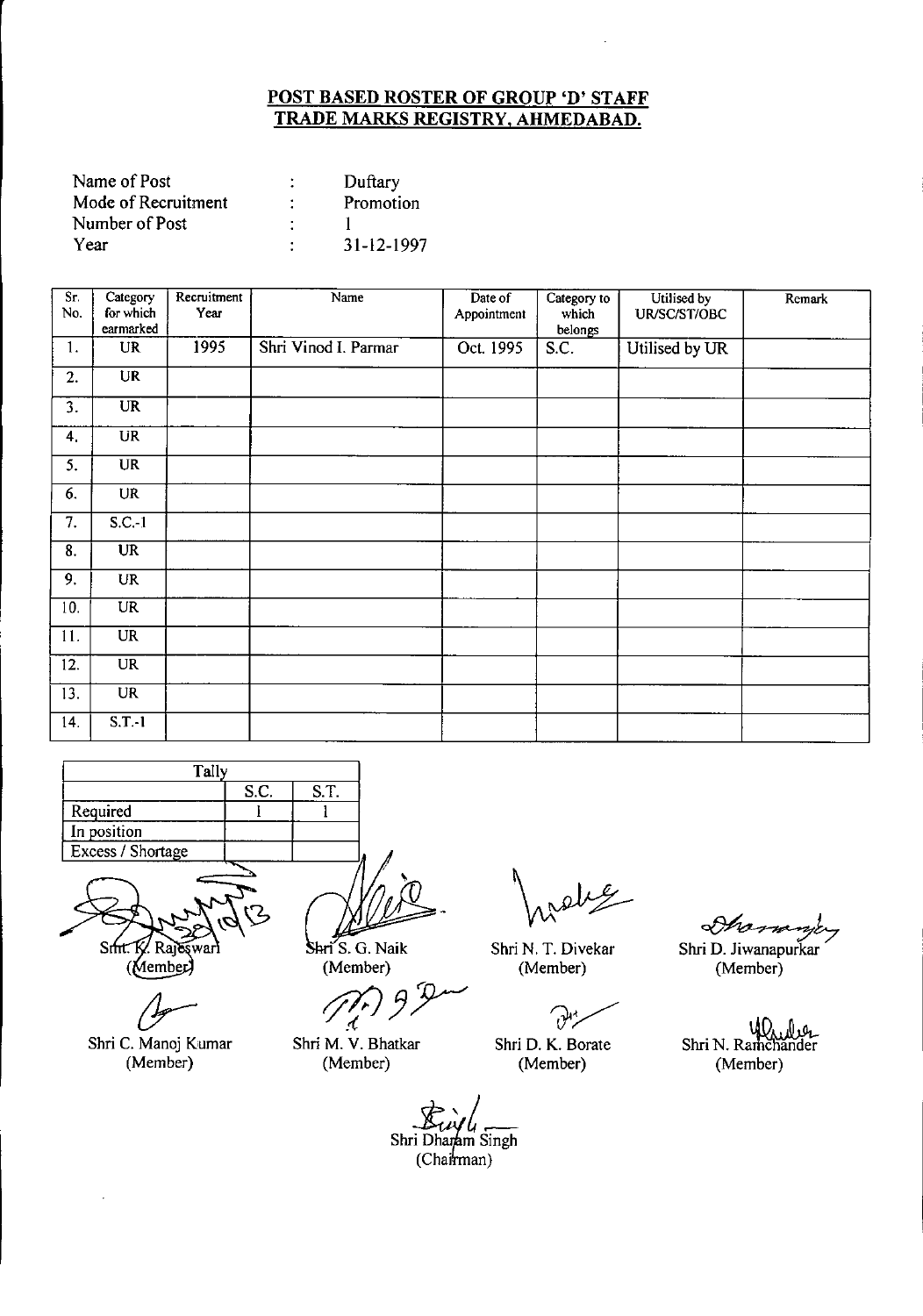| Name of Post        |   | Duftary    |
|---------------------|---|------------|
| Mode of Recruitment |   | Promotion  |
| Number of Post      | ٠ |            |
| Үеаг                |   | 31-12-1998 |

| $\overline{\text{Sr}}$ .<br>No. | Category<br>for which<br>earmarked | Recruitment<br>Year | Name                 | Date of<br>Appointment | Category to<br>which<br>belongs | Utilised by<br>UR/SC/ST/OBC | Remark |
|---------------------------------|------------------------------------|---------------------|----------------------|------------------------|---------------------------------|-----------------------------|--------|
| 1.                              | <b>UR</b>                          | 1995                | Shri Vinod I. Parmar | Oct. 1995              | S.C.                            | Utilised by UR              |        |
| 2.                              | $\overline{\text{UR}}$             |                     |                      |                        |                                 |                             |        |
| 3.                              | <b>UR</b>                          |                     |                      |                        |                                 |                             |        |
| 4.                              | <b>UR</b>                          |                     |                      |                        |                                 |                             |        |
| 3.                              | <b>UR</b>                          |                     |                      |                        |                                 |                             |        |
| 6.                              | $\overline{\text{UR}}$             |                     |                      |                        |                                 |                             |        |
| $\overline{7}$ .                | $S.C.-1$                           |                     |                      |                        |                                 |                             |        |
| $\overline{8}$ .                | $\overline{UR}$                    |                     |                      |                        |                                 |                             |        |
| $\overline{9}$ .                | UR                                 |                     |                      |                        |                                 |                             |        |
| 10.                             | UR                                 |                     |                      |                        |                                 |                             |        |
| 11.                             | $\ensuremath{\mathsf{UR}}\xspace$  |                     |                      |                        |                                 |                             |        |
| 12.                             | $\overline{UR}$                    |                     |                      |                        |                                 |                             |        |
| 13.                             | $\overline{UR}$                    |                     |                      |                        |                                 |                             |        |
| 14.                             | $S.T.-1$                           |                     |                      |                        |                                 |                             |        |



Smt. K. Rajeswari  $(Member)$ 

Shri C. Manoj Kumar (Member)

Shri S. G. Naik (Member)

premoci)<br>*M<sub>i</sub>* 9 9

Shri M. V. Bhatkar (Member)

Shri N. T. Divekar (Member)

F)

Shri D. K. Borate (Member)

 $\mathscr{S}\hspace{-0.4mm}\mathscr{F}\hspace{-0.4mm}\mathscr{F}\hspace{-0.4mm}\mathscr{F}\hspace{-0.4mm}\mathscr{F}\hspace{-0.4mm}\mathscr{F}\hspace{-0.4mm}\mathscr{F}\hspace{-0.4mm}\mathscr{F}\hspace{-0.4mm}\mathscr{F}\hspace{-0.4mm}\mathscr{F}\hspace{-0.4mm}\mathscr{F}\hspace{-0.4mm}\mathscr{F}\hspace{-0.4mm}\mathscr{F}\hspace{-0.4mm}\mathscr{F}\hspace{-0.4mm}\mathscr{F}\hspace{-0.4mm}\mathscr{F}\hspace{-0.4mm}\mathscr{F}\hspace{-0.4$ 

Shri D. Jiwanapurkar (Member)

Shri N. Ramchander (Member)

 $\mathbf{v}$ 

\ , \.

r<br>i Dł<br>(Ch  $\overrightarrow{\mathbf{A}_{ii}\mathbf{y}_{i}}$ Shri Dharam Singh (Chairman)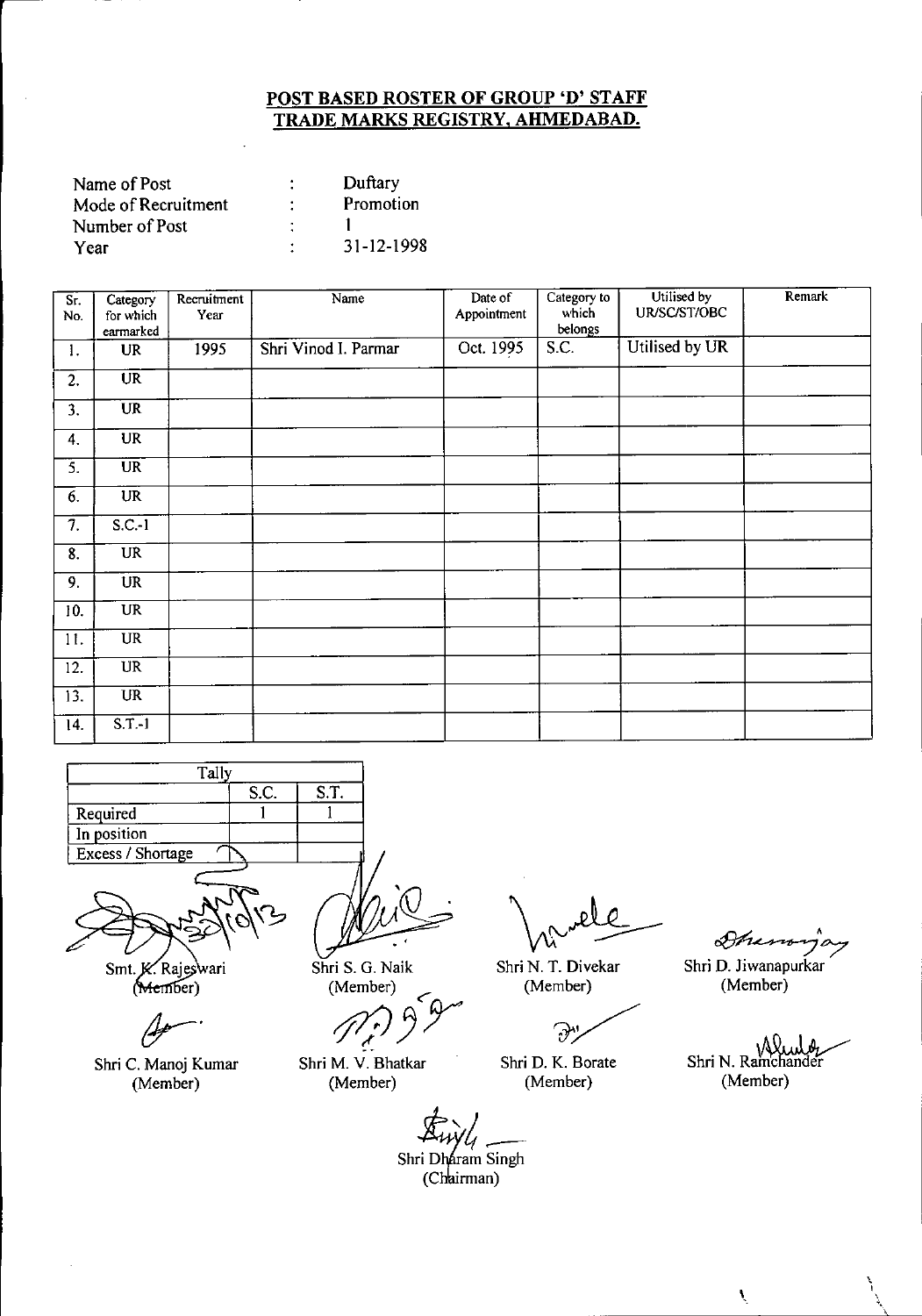| Name of Post        | Duftary    |
|---------------------|------------|
| Mode of Recruitment | Promotion  |
| Number of Post      |            |
| Year                | 31-12-1999 |

| $\overline{\text{Sr.}}$<br>No. | Category<br>for which<br>earmarked | Recruitment<br>Year | Name                 | Date of<br>Appointment | Category to<br>which<br>belongs | Utilised by<br>UR/SC/ST/OBC | Remark |
|--------------------------------|------------------------------------|---------------------|----------------------|------------------------|---------------------------------|-----------------------------|--------|
| 1.                             | UR                                 | 1995                | Shri Vinod I. Parmar | Oct. 1995              | S.C.                            | Utilised by UR              |        |
| 2.                             | UR                                 |                     |                      |                        |                                 |                             |        |
| 3.                             | UR                                 |                     |                      |                        |                                 |                             |        |
| 4.                             | $\overline{\text{UR}}$             |                     |                      |                        |                                 |                             |        |
| 5.                             | <b>UR</b>                          |                     |                      |                        |                                 |                             |        |
| 6.                             | $\ensuremath{\mathsf{UR}}\xspace$  |                     |                      |                        |                                 |                             |        |
| $\overline{7}$ .               | $S.C.-1$                           |                     |                      |                        | à.                              |                             |        |
| $\overline{8}$ .               | <b>UR</b>                          |                     |                      |                        |                                 |                             |        |
| 9.                             | <b>UR</b>                          |                     |                      |                        |                                 |                             |        |
| 10.                            | <b>UR</b>                          |                     | $\blacksquare$       |                        |                                 |                             |        |
| 11.                            | <b>UR</b>                          |                     |                      |                        |                                 |                             |        |
| $\overline{12}$ .              | $\overline{\text{UR}}$             |                     |                      |                        |                                 |                             |        |
| 13.                            | <b>UR</b>                          |                     |                      |                        |                                 |                             |        |
| 14.                            | $S.T.-1$                           |                     |                      |                        |                                 |                             |        |

| Tally             |      |      |
|-------------------|------|------|
|                   | S.C. | S.T. |
| Required          |      |      |
| In position       |      |      |
| Excess / Shortage |      |      |
|                   |      |      |

Smt. k (Member)

Shri C. Manoj Kumar

(Member)

Shri S. G. Naik (Member)

Shri M. V. Bhatkar (Member)

*tft/JJY*

\ rele

Shri N. T. Divekar (Member)

(Member)<br>Shri D. K. Borate

(Member)

st/

Shri D. Jiwanapurkar (Member)

Shri N. Ramchander (Member)

Shri Dharam Singh<br>(Chairman)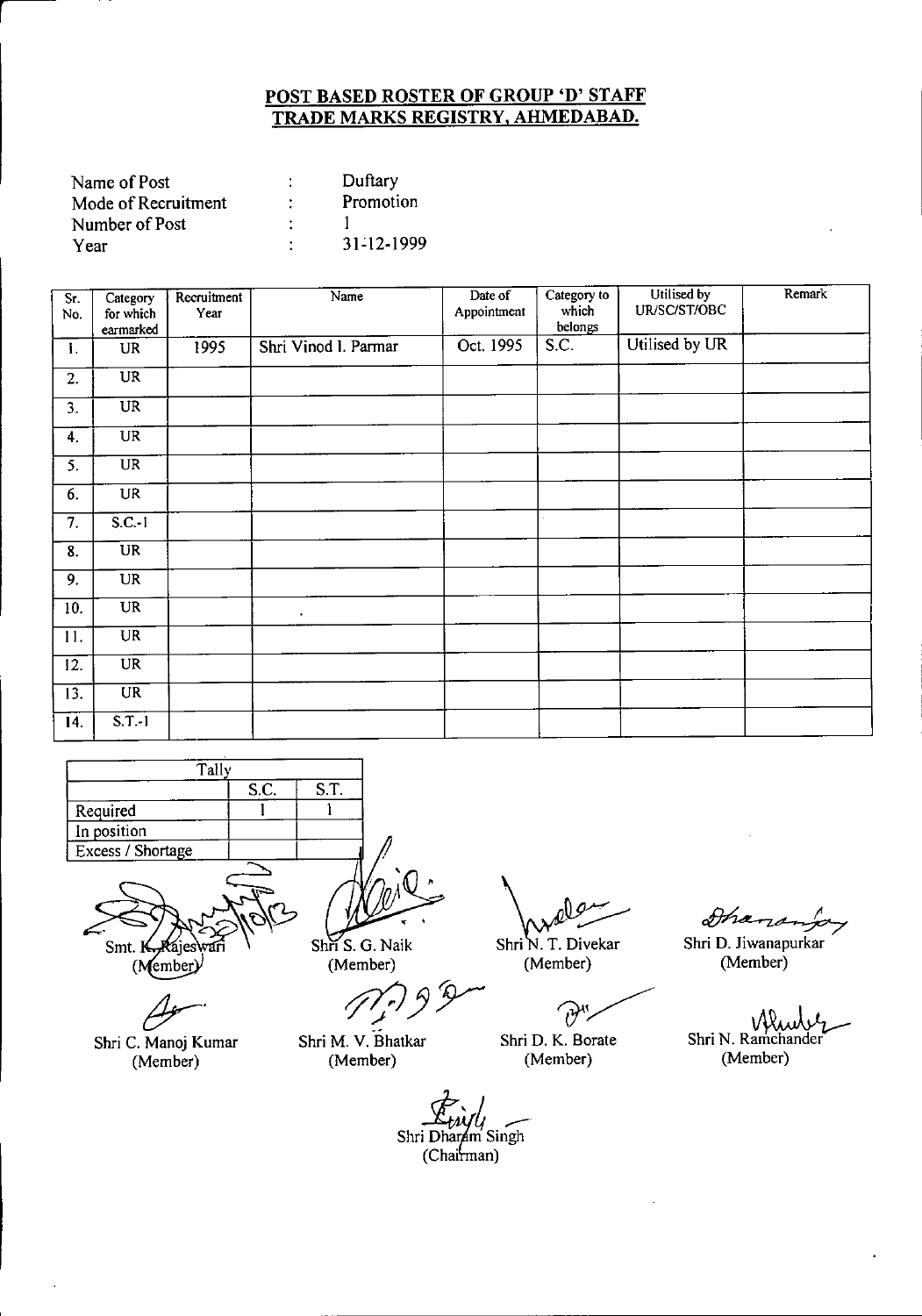| Name of Post        |   | Duftary          |
|---------------------|---|------------------|
| Mode of Recruitment |   | Promotion        |
| Number of Post      |   |                  |
| Year                | ٠ | $31 - 12 - 2000$ |

| Sr.<br>No.        | Category<br>for which | Recruitment<br>Year | Name                 | Date of<br>Appointment | Category to<br>which | Utilised by<br>UR/SC/ST/OBC | Remark |
|-------------------|-----------------------|---------------------|----------------------|------------------------|----------------------|-----------------------------|--------|
|                   | earmarked             |                     |                      |                        | belongs              |                             |        |
| $\mathbf{1}$ .    | <b>UR</b>             | 1995                | Shri Vinod I. Parmar | Oct. 1995              | S.C.                 | Utilised by UR              |        |
| 2.                | <b>UR</b>             |                     |                      |                        |                      |                             |        |
| 3.                | <b>UR</b>             |                     |                      |                        |                      |                             |        |
| 4.                | UR                    |                     |                      |                        |                      |                             |        |
| 5.                | $\overline{UR}$       |                     |                      |                        |                      |                             |        |
| 6.                | <b>UR</b>             |                     |                      |                        |                      |                             |        |
| $\overline{7}$ .  | $S.C.-1$              |                     |                      |                        |                      |                             |        |
| 8.                | <b>UR</b>             |                     |                      |                        |                      |                             |        |
| 9.                | <b>UR</b>             |                     |                      |                        |                      |                             |        |
| $\overline{10}$ . | <b>UR</b>             |                     |                      |                        |                      |                             |        |
| 11.               | $\overline{UR}$       |                     |                      |                        |                      |                             |        |
| 12.               | $\overline{UR}$       |                     |                      |                        |                      |                             |        |
| 13.               | <b>UR</b>             |                     |                      |                        |                      |                             |        |
| 14.               | $S.T.-1$              |                     |                      |                        |                      |                             |        |

| Tally             |  |  |  |  |  |  |
|-------------------|--|--|--|--|--|--|
| S.T.<br>S.C.      |  |  |  |  |  |  |
| Required          |  |  |  |  |  |  |
| In position       |  |  |  |  |  |  |
| Excess / Shortage |  |  |  |  |  |  |
|                   |  |  |  |  |  |  |



Shri C. Manoj Kumar (Member)

Shri S. G. Naik (Member)

Shri M. V. Bhatkar (Member)

Shri N. T. Divekar (Member)

 $\partial$ 

Shri D. K. Borate (Member)

Dhanan

Shri D. Jiwanapurkar (Member)

Shri N. Ramchander (Member)

*~.:JC*r-- Shri Dharam Singh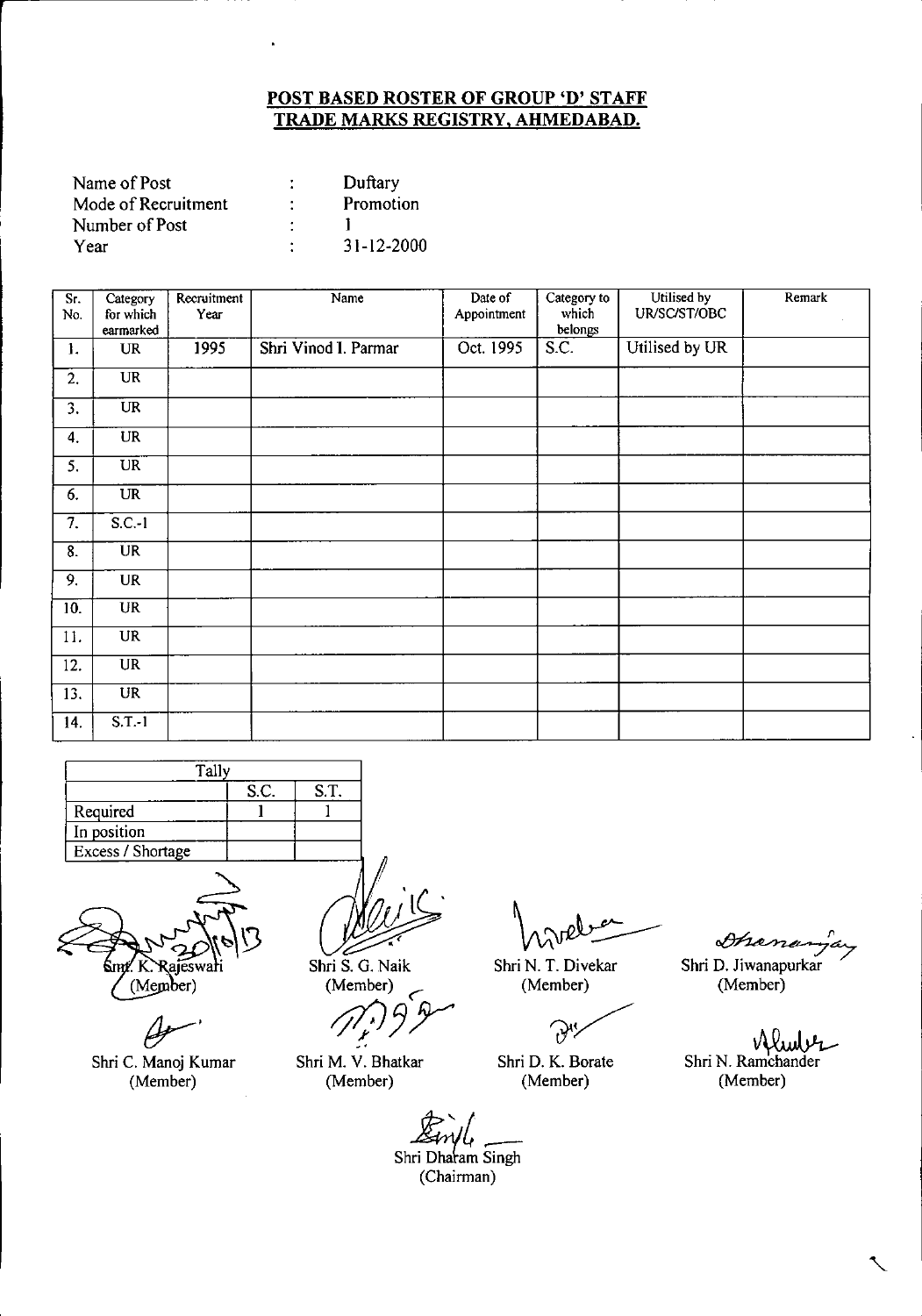| Name of Post        | Duftary    |
|---------------------|------------|
| Mode of Recruitment | Promotion  |
| Number of Post      |            |
| Year                | 31-12-2001 |

| Sr.<br>No.       | Category<br>for which<br>earmarked | Recruitment<br>Year | Name                 | Date of<br>Appointment | Category to<br>which<br>belongs | Utilised by<br>UR/SC/ST/OBC | Remark |
|------------------|------------------------------------|---------------------|----------------------|------------------------|---------------------------------|-----------------------------|--------|
| 1.               | <b>UR</b>                          | 1995                | Shri Vinod I. Parmar | Oct. 1995              | S.C.                            | Utilised by UR              |        |
| 2.               | $\overline{\text{UR}}$             |                     |                      |                        |                                 |                             |        |
| 3.               | <b>UR</b>                          |                     |                      | $\sim$                 |                                 |                             |        |
| 4.               | <b>UR</b>                          |                     |                      |                        |                                 |                             |        |
| 5.               | $\overline{UR}$                    |                     |                      |                        |                                 |                             |        |
| 6.               | <b>UR</b>                          |                     |                      |                        |                                 |                             |        |
| $\overline{7}$ . | $S.C.-1$                           |                     |                      |                        |                                 |                             |        |
| 8.               | <b>UR</b>                          |                     |                      |                        |                                 |                             |        |
| 9.               | <b>UR</b>                          |                     |                      |                        |                                 |                             |        |
| 10.              | <b>UR</b>                          |                     |                      |                        |                                 |                             |        |
| 11.              | <b>UR</b>                          |                     |                      |                        |                                 |                             |        |
| 12.              | <b>UR</b>                          |                     |                      |                        |                                 |                             |        |
| 13.              | $\overline{\text{UR}}$             |                     |                      |                        |                                 |                             |        |
| 14.              | $S.T.-1$                           |                     |                      |                        |                                 |                             |        |

| Tally                    |  |  |  |  |  |  |  |
|--------------------------|--|--|--|--|--|--|--|
| S.C.<br>S.T.             |  |  |  |  |  |  |  |
| Required                 |  |  |  |  |  |  |  |
| In position              |  |  |  |  |  |  |  |
| <b>Excess / Shortage</b> |  |  |  |  |  |  |  |
|                          |  |  |  |  |  |  |  |



*tJr-'*

Shri C. Manoj Kumar (Member)

Shri S. G. Naik

(Member)<br>*<i>/f*<sup>*f*</sup>/*fy .-I*

Shri M. V:Bhatkar (Member)

Shri N. T. Divekar (Member)

 $\Theta$ 

Shri D. K. Borate (Member)

&~~

Shri D. Jiwanapurkar (Member)

Shri N. Ramchander (Member)

'.

 $\frac{\cancel{X}}{\text{tri Dh}}$ Einyle<br>Shri Dharam Singh  $(Chairman)$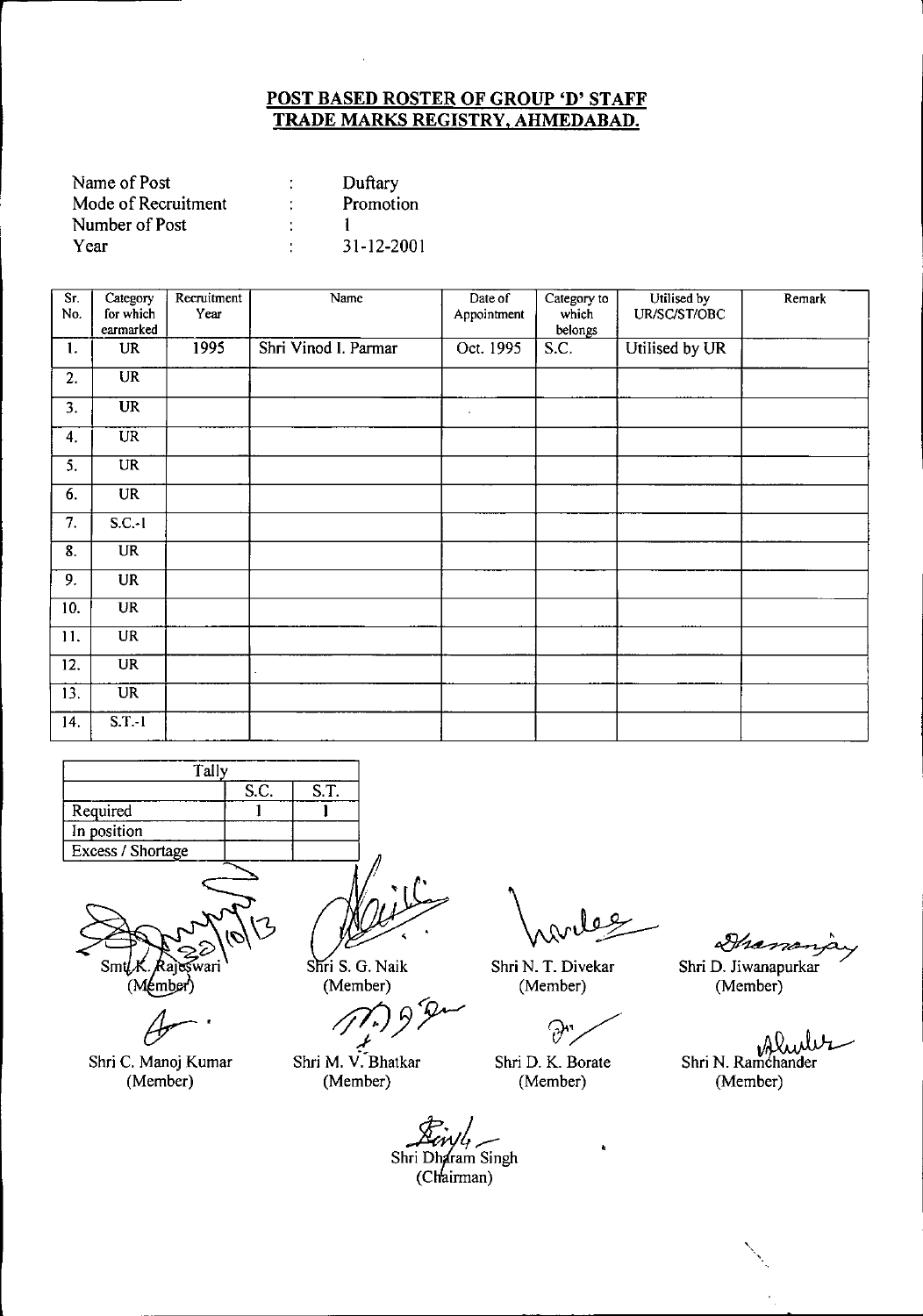| Name of Post        |   | Duftary    |
|---------------------|---|------------|
| Mode of Recruitment |   | Promotion  |
| Number of Post      |   |            |
| Year                | ٠ | 31-12-2002 |

| $\overline{\text{Sr.}}$<br>No. | Category<br>for which<br>earmarked | Recruitment<br>Year | Name                 | Date of<br>Appointment | Category to<br>which<br>belongs | Utilised by<br>UR/SC/ST/OBC | Remark |
|--------------------------------|------------------------------------|---------------------|----------------------|------------------------|---------------------------------|-----------------------------|--------|
| 1.                             | <b>UR</b>                          | 1995                | Shri Vinod I. Parmar | Oct. 1995              | S.C.                            | Utilised by UR              |        |
| 2.                             | $\overline{UR}$                    |                     |                      |                        |                                 |                             |        |
| 3.                             | $\overline{UR}$                    |                     |                      |                        |                                 |                             |        |
| 4.                             | <b>UR</b>                          |                     |                      |                        |                                 |                             |        |
| $\overline{5}$ .               | <b>UR</b>                          |                     |                      |                        |                                 |                             |        |
| 6.                             | <b>UR</b>                          |                     |                      |                        |                                 |                             |        |
| $\overline{7}$ .               | $S.C.-1$                           |                     |                      |                        |                                 |                             |        |
| 8.                             | $\overline{\text{UR}}$             |                     |                      |                        |                                 |                             |        |
| 9.                             | <b>UR</b>                          |                     |                      |                        |                                 |                             |        |
| 10.                            | UR                                 |                     |                      |                        |                                 |                             |        |
| 11.                            | <b>UR</b>                          |                     |                      |                        |                                 |                             |        |
| 12.                            | $\overline{\mathbf{U}}\mathbf{R}$  |                     |                      |                        |                                 |                             |        |
| 13.                            | $\overline{UR}$                    |                     |                      |                        |                                 |                             |        |
| 14.                            | $S.T.-1$                           |                     |                      |                        |                                 |                             |        |

| Tally             |  |  |  |  |  |  |
|-------------------|--|--|--|--|--|--|
| S.T.<br>S.C.      |  |  |  |  |  |  |
| Required          |  |  |  |  |  |  |
| In position       |  |  |  |  |  |  |
| Excess / Shortage |  |  |  |  |  |  |
|                   |  |  |  |  |  |  |

Smt. K/Rajeswari

 $(Member)$ 

*{Jr-'*

Shri C. Manoj Kumar (Member)

Shri S. G. Naik (Member)

 $\epsilon$ *rft/J37*

Shri M. V. Bhatkar (Member)

Shri N. T. Divekar (Member)

 $\partial$ 

Shri D. K. Borate (Member)

~~~

Shri D. Jiwanapurkar (Member)

uWa Shri N. Ramchander (Member)

Shri Dhayam Singh<br>(Chairman)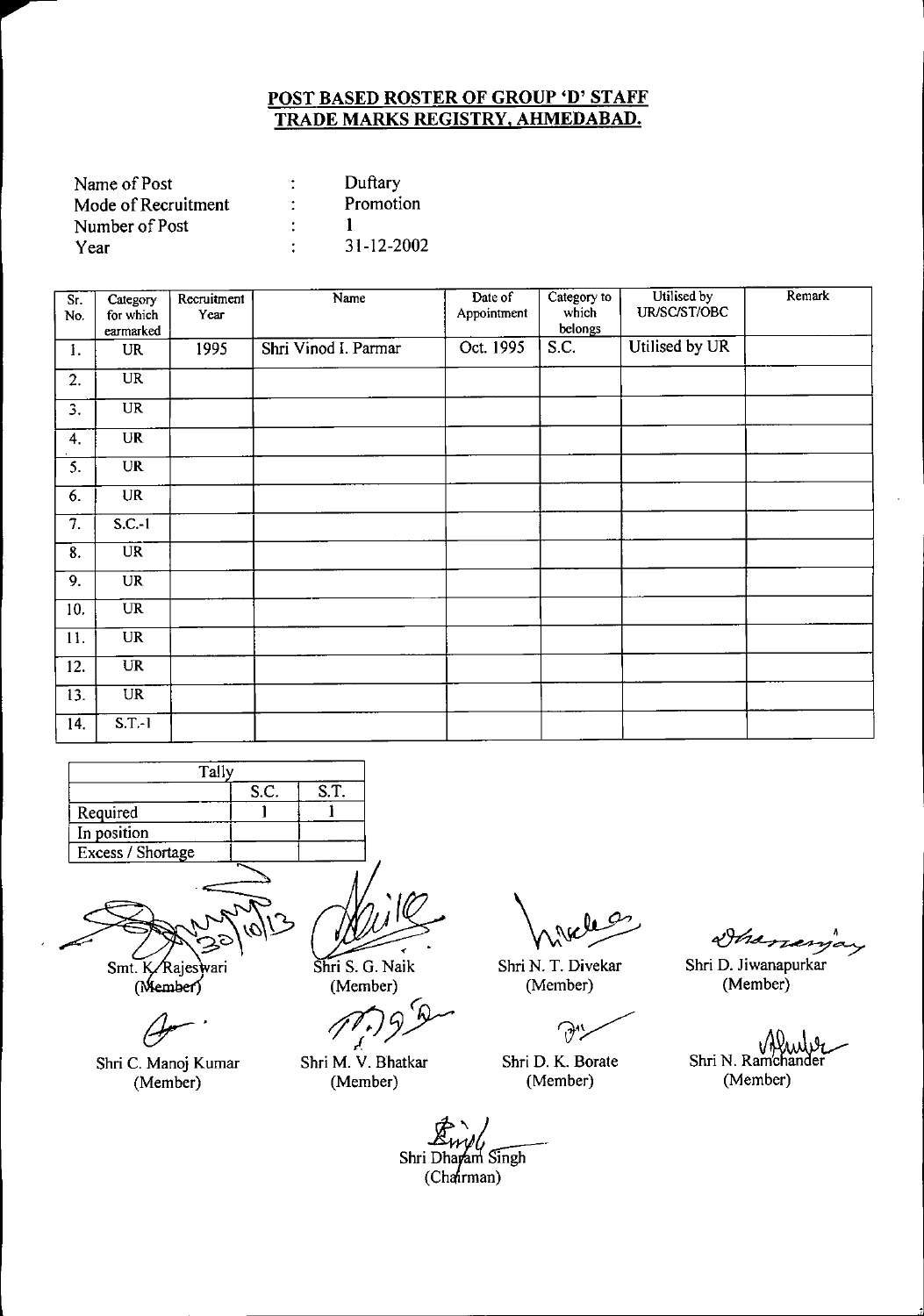| Name of Post        | Duftary    |
|---------------------|------------|
| Mode of Recruitment | Promotion  |
| Number of Post      |            |
| Year                | 31-12-2003 |

| Sr.<br>No.                | Category<br>for which<br>earmarked | Recruitment<br>Year | Name                 | Date of<br>Appointment | Category to<br>which<br>belongs | Utilised by<br>UR/SC/ST/OBC | Remark          |
|---------------------------|------------------------------------|---------------------|----------------------|------------------------|---------------------------------|-----------------------------|-----------------|
| $\mathbf{1}$ .            | <b>UR</b>                          | 1995                | Shri Vinod I. Parmar | Oct. 1995              | S.C.                            | Utilised by UR              | Vacated on 2003 |
| 2.                        | <b>UR</b>                          |                     |                      |                        |                                 |                             |                 |
| 3.                        | <b>UR</b>                          |                     |                      |                        |                                 |                             |                 |
| $\boldsymbol{4}$ .        | <b>UR</b>                          |                     |                      |                        |                                 |                             |                 |
| 5.                        | <b>UR</b>                          |                     |                      |                        |                                 |                             |                 |
| 6.                        | <b>UR</b>                          |                     |                      |                        |                                 |                             |                 |
| $\overline{\tau}$ .       | $S.C.-1$                           |                     |                      |                        |                                 |                             |                 |
| $\overline{\mathbf{8}}$ . | <b>UR</b>                          |                     |                      |                        |                                 |                             |                 |
| 9.                        | <b>UR</b>                          |                     |                      |                        |                                 |                             |                 |
| 10.                       | $\overline{UR}$                    |                     |                      |                        |                                 |                             |                 |
| 11.                       | $\overline{\text{UR}}$             |                     |                      |                        |                                 |                             |                 |
| 12.                       | $\overline{UR}$                    |                     |                      |                        |                                 |                             |                 |
| 13.                       | $\overline{UR}$                    |                     |                      |                        |                                 |                             |                 |
| 14.                       | ST <sub>1</sub>                    |                     |                      |                        |                                 |                             |                 |

| Tally             |  |  |  |  |  |
|-------------------|--|--|--|--|--|
| S.C.<br>S.T.      |  |  |  |  |  |
| Required          |  |  |  |  |  |
| In position       |  |  |  |  |  |
| Excess / Shortage |  |  |  |  |  |
|                   |  |  |  |  |  |

Smt. K  $M$ en

Shri C. Manoj Kumar (Member)

Shri S. G. Naik

(Member)

Shri M. V. Bhatkar (Member)

*qJ}Y*

 $Shri N.$   $T. Divekar$ <br>  $N. Shri D. Jiwekar$ <br>  $M. Aember)$ <br>  $M. Aember$ <br>  $M. Aember$ 

(Member) (Member)

 $\Im$ 

Shr; D. K. Borate (Member)

Shri N. Ramchander (Member)

Shri Dharam Singh (Chairman)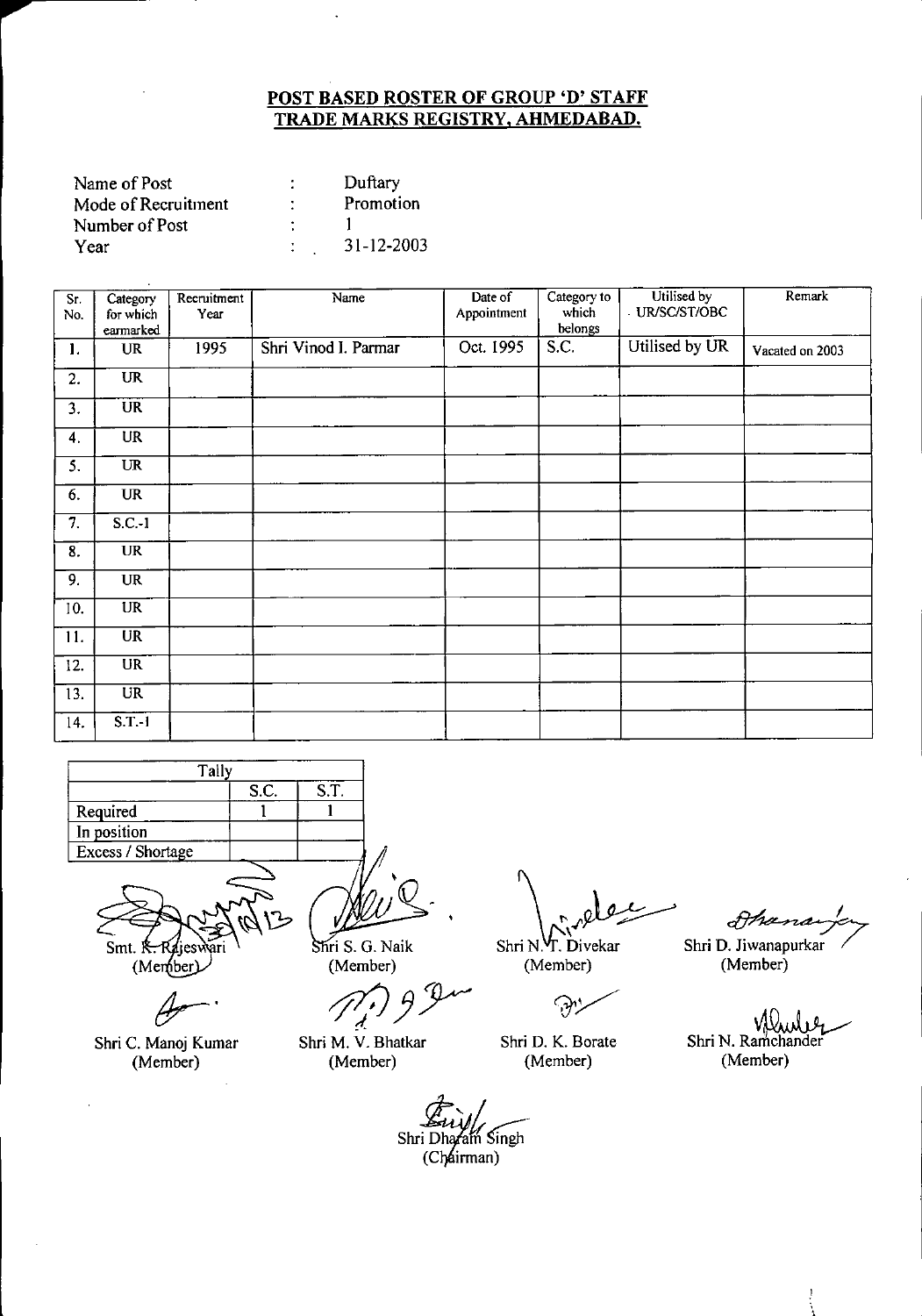| Name of Post        | Duftary    |
|---------------------|------------|
| Mode of Recruitment | Promotion  |
| Number of Post      |            |
| Year                | 31-12-2004 |

| $\overline{\text{Sr.}}$<br>No. | Category<br>for which<br>earmarked | Recruitment<br>Year | Name                 | Date of<br>Appointment | Category to<br>which<br>belongs | Utilised by<br>UR/SC/ST/OBC | Remark          |
|--------------------------------|------------------------------------|---------------------|----------------------|------------------------|---------------------------------|-----------------------------|-----------------|
| 1.                             | <b>UR</b>                          | 1995                | Shri Vinod I. Parmar |                        |                                 |                             | Vacated on 2003 |
| 2.                             | $\overline{\text{UR}}$             |                     |                      |                        |                                 |                             |                 |
| 3.                             | <b>UR</b>                          |                     |                      |                        |                                 |                             |                 |
| 4.                             | UR                                 |                     |                      |                        |                                 |                             |                 |
| 5.                             | <b>UR</b>                          |                     |                      |                        |                                 |                             |                 |
| 6.                             | <b>UR</b>                          |                     |                      |                        |                                 |                             |                 |
| $\overline{7}$ .               | $S.C.-1$                           |                     |                      |                        |                                 |                             |                 |
| 8.                             | <b>UR</b>                          |                     |                      |                        |                                 |                             |                 |
| 9.                             | UR                                 |                     |                      |                        |                                 |                             |                 |
| 10.                            | <b>UR</b>                          |                     |                      |                        |                                 |                             |                 |
| 11.                            | <b>UR</b>                          |                     |                      |                        |                                 |                             |                 |
| 12.                            | $\overline{UR}$                    |                     | $\bullet$            |                        |                                 |                             |                 |
| 13.                            | <b>UR</b>                          |                     |                      |                        |                                 |                             |                 |
| 14.                            | $S.T.-1$                           |                     |                      |                        |                                 |                             |                 |

| Tally             |      |      |
|-------------------|------|------|
|                   | S.C. | S.T. |
| Required          |      |      |
| In position       |      |      |
| Excess / Shortage |      |      |
|                   |      |      |

Smt. K (Member

Shri C. Manoj Kumar (Member)

Shri S. G. Naik (Member)

Shri M. V. Bhatkar (Member)

Shri Dharam Singh (Chairman)

Shri N.<sup>I</sup>T. Divekar (Member)

 $\partial^{\mu}$ 

Shri D. K. Borate (Member)

*~h* Shri D. Jiwanapurkar

(Member)

Shri N. Ramchander (Member)